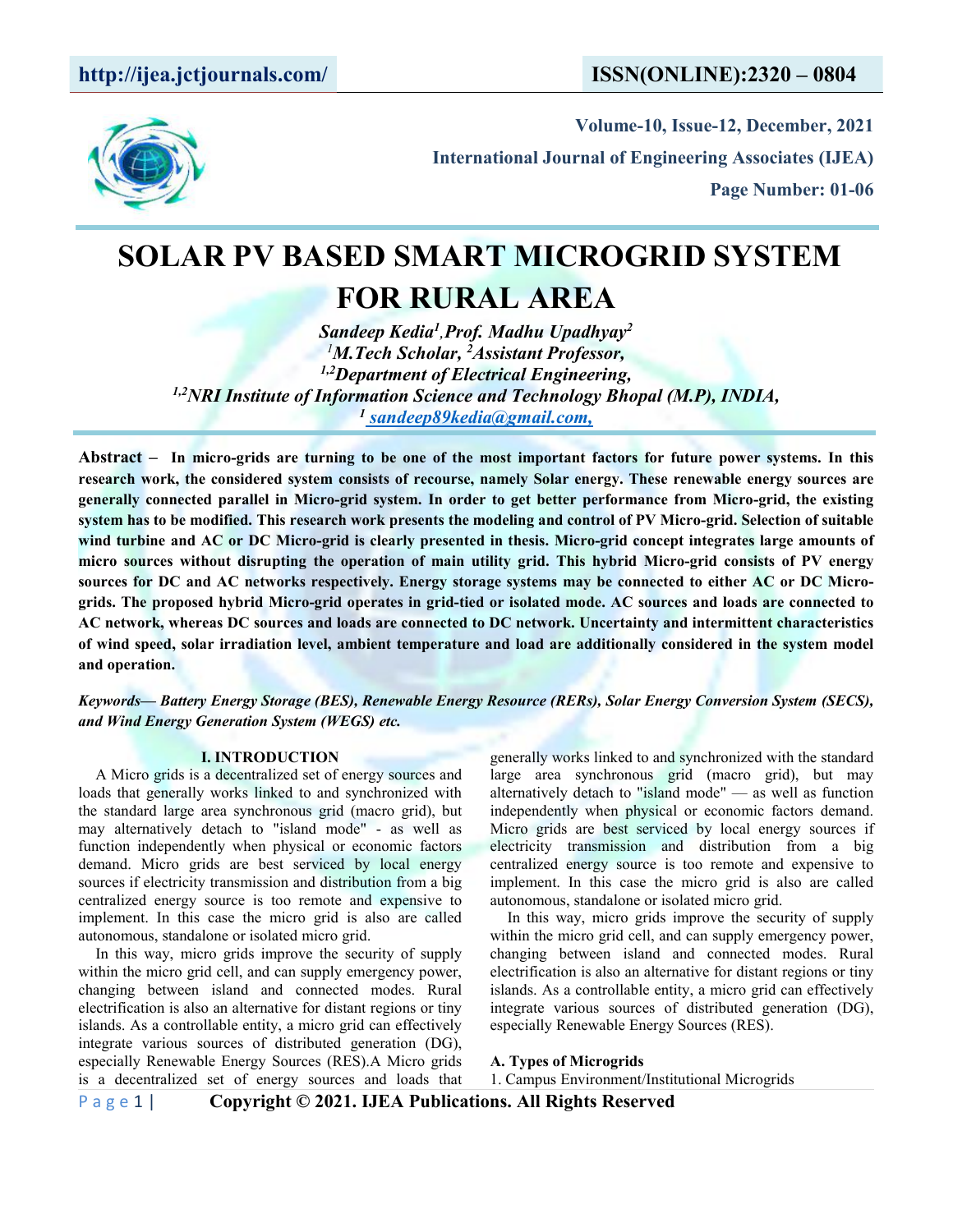The primary goal of campus micro grids is to combine **II.** current on-site production with numerous loads in a small geographic area where the owner can easily control them.

2. Community Microgrids

Thousands of users may be served by community micro grids, which encourage local energy penetration (electricity, heating, and cooling). One or more homes inside a community micro grid may be equipped with renewable energy sources that may meet their own needs as well as those of their neighbours.



**Fig. 1 A typical scheme of an electric based microgrid with [renewable](https://en.wikipedia.org/wiki/Renewable_energy) energy resources in grid-connected mode**



## **B. Basic Components in Micro-grids**

**Fig.** 2 Parts of Micro grids

## **1. Local Generation**

Electricity, heat, and cold are all provided to the end user through a micro grid, which consists of a variety of generating sources. Thermal energy sources (e.g., natural gas or biogas generators or micro combined heat and power) are classified into two basic groups and renewable generation sources (e.g. wind turbines and solar).

## **2. Energy Storag**

Power quality, including frequency and voltage control, may be ensured by energy storage in micro grids, which can also smooth the result of renewable energy sources providing backup power for the system and playing a crucial role in cost optimization.

## **II. MICROGRID & RENEWABLE ENERGY SOURCES**

Renewable energy is defined as energy derived from naturally replenishing resources, such as sunshine, wind, rain, tides, waves, and geothermal heat. According to the most widely accepted definition, renewable resources are those that are replenished by nature at the same rate or faster than they are being used. Sustainable energy includes renewable energy as well.

## **A. Renewable Energy Development In India:**

India has done a significant progress in the power generation in the country. The installed generation capacity was 1300 megawatt (MW) at the time of Independence i.e. about 60 year's back. The total generating capacity anticipated at the end of the Tenth Plan on 31-03-2007, is 1, 44,520 MW which includes the generation through various sectors like Hydro, Thermal and Nuclear. The power generation in the country is planned through funds provided by the Central Sector, State Sector and Private Sector.

The power shortages noticed is of the order of 11%. In the opinion of the experts such short fall can be reduced through proper management and thus almost 40% energy can be saved. It has been noticed that one watt saved at the point of consumption is more than 1.5 watts generated. In terms of Investment it costs around Rs.40 million to generate one MW of new generation plant, but if the same Rs.40 million is spent on conservation of energy methods, it can provide up to 3 MW of avoidable generation capacity.

About 80,000 villages still need to be electrified, and the Tenth Plan includes provisions to electrify 62,000 of them through grid supply. Specifically for electrifying distant villages, where village level organization will play an important role for the rural electrification programming, involvement of DE-centralised power producers is envisioned.

Evolution of power transformer technology in the country during the past five decades is quite impressive. There are manufacturers in the country with full access to the latest technology at the global level. Some of the manufacturers have impressive R&D set up to support the technology.

It has been felt that there is rising demand for energy, food and raw materials by a population of 2.5 billion Chinese and Indians. Both these countries have large coal dominated energy systems in the world and the use of fossil fuels such as coal and oil releases carbon dioxide (Co2) into the air which adds to the greenhouse gases which lead to global warming.

## **III. PROPOSED METHOD**

In this chapter discuss the proposed micro-grid. The micro-grid is a single-phase AC network. Energy sources are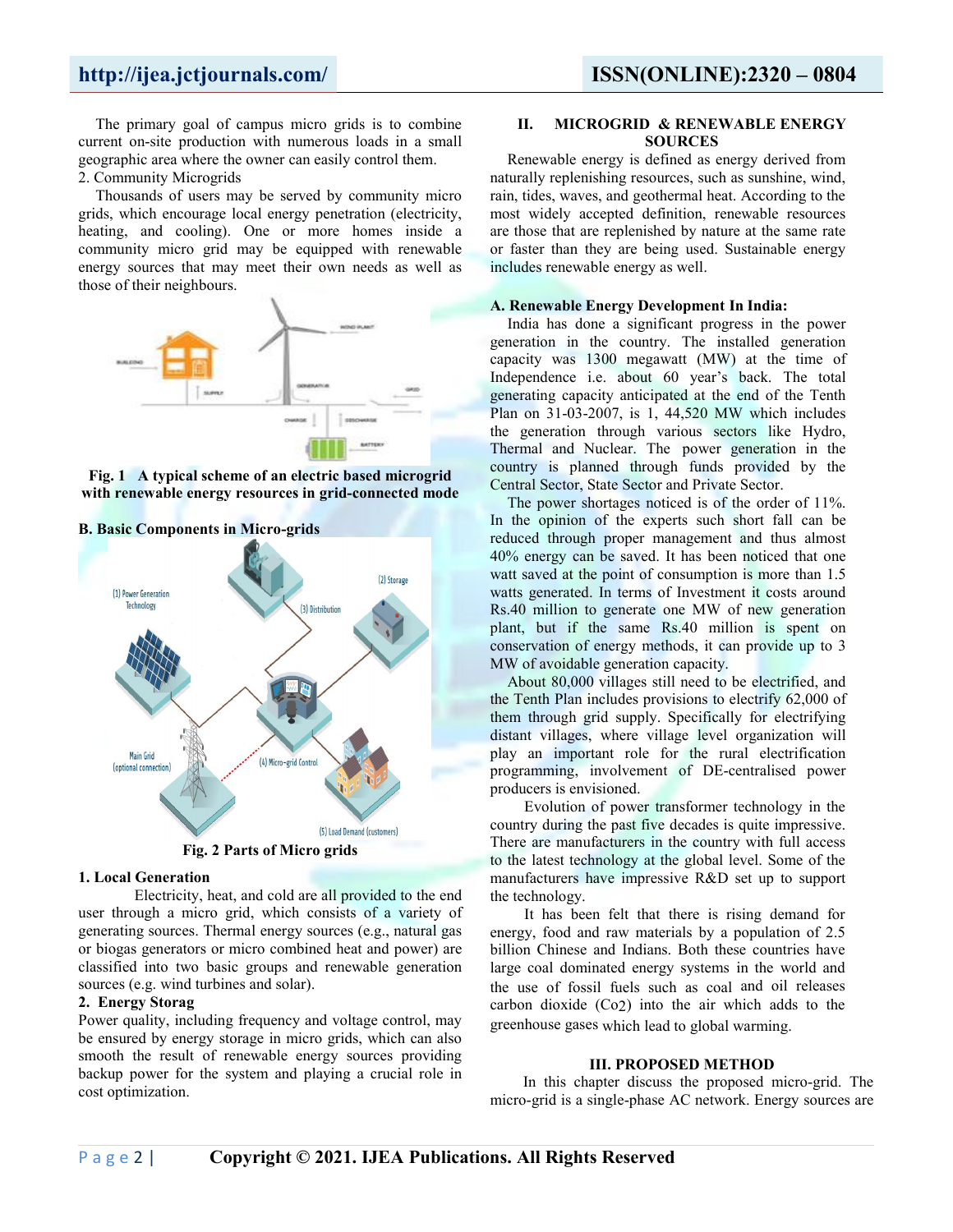an electricity network, a solar power generation system and a storage battery. The storage battery is controlled by a battery controller. When there is extra energy in the micro-network, it absorbs it, and when there is an energy shortfall in the micro-network, it delivers more power.

A. **Roof top Solar PV System -** A rooftop solar power system, or rooftop PV system, is a [photovoltaic](https://en.wikipedia.org/wiki/Photovoltaic_system) (PV) system that has its [electricity](https://en.wikipedia.org/wiki/Electricity)-generating [solar](https://en.wikipedia.org/wiki/Solar_panel) panels mounted atop the top of a building, whether it's residential or commercial. The various components of such a system include [photovoltaic](https://en.wikipedia.org/wiki/Solar_panel) modules, [mounting](https://en.wikipedia.org/wiki/Photovoltaic_mounting_system) systems, [cables](https://en.wikipedia.org/wiki/Solar_cable), solar [inverters](https://en.wikipedia.org/wiki/Solar_inverter) and other electrical accessories. Rooftop mounted systems are small compared to [utility-scale](https://en.wikipedia.org/wiki/Utility-scale_solar) solar [ground-mounted](https://en.wikipedia.org/wiki/File:Microgrid_with_RES_BESS_GRIDconnected.png) [photovoltaic](https://en.wikipedia.org/wiki/Photovoltaic_power_station) power stations with capacities in the [megawatt](https://en.wikipedia.org/wiki/Megawatt) range, hence being a form of [distributed](https://en.wikipedia.org/wiki/Distributed_generation) generation



**Fig. 3 Roof top Solar PV System**

### **B. Battery**

Saft has designed a range of battery systems to integrate with renewable, optimizing energy efficiency, increasing grid-management flexibility, reducing infrastructure investment and optimizing real-time power flow.



**Fig. 4. Battery**

## **C. House Load**

It is a mode for a power plant when the facility is disconnected from the grid and also a tiny portion of its rated capacity is produced for the plant's auxiliaries. When a power outage occurs, this mode of functioning is activated.

## **http://ijea.jctjournals.com/ ISSN(ONLINE):2320 – 0804**



**Fig. 5 House Load**

## **D. Battery Controller**

A charge controller, charge regulator or battery regulator limits the rate at which [electric](https://en.wikipedia.org/wiki/Electric_current) current is added to or drawn from electric [batteries](https://en.wikipedia.org/wiki/Battery_(electricity))[\[1\]](https://en.wikipedia.org/wiki/Charge_controller). Battery life as well as efficiency may be negatively affected by overcharging and over voltage, which is why this feature is so important.<br>Depending on the battery technology, it may also execute regulated discharges or prevent a battery from being entirely depleted ("deep discharged")[2][3].



**Fig. 6 Battery Controller**

### **E. Micro-grid Grid Concept**

Digital as well as other advanced technologies are used in smart grids to monitor and regulate the conveyance of power from all generating sources in order to satisfy the variable electrical needs of end users. By coordinating the demands and capacities of all the various producers, grid operators, consumers, as well as electrical market participants, smart grids aim to maximize the efficiency of the whole system minimising costs and environmental impacts while maximising system reliability, resilience and stability. Electricity networks (transmission and distribution systems) as well as its connections with power production, storage, as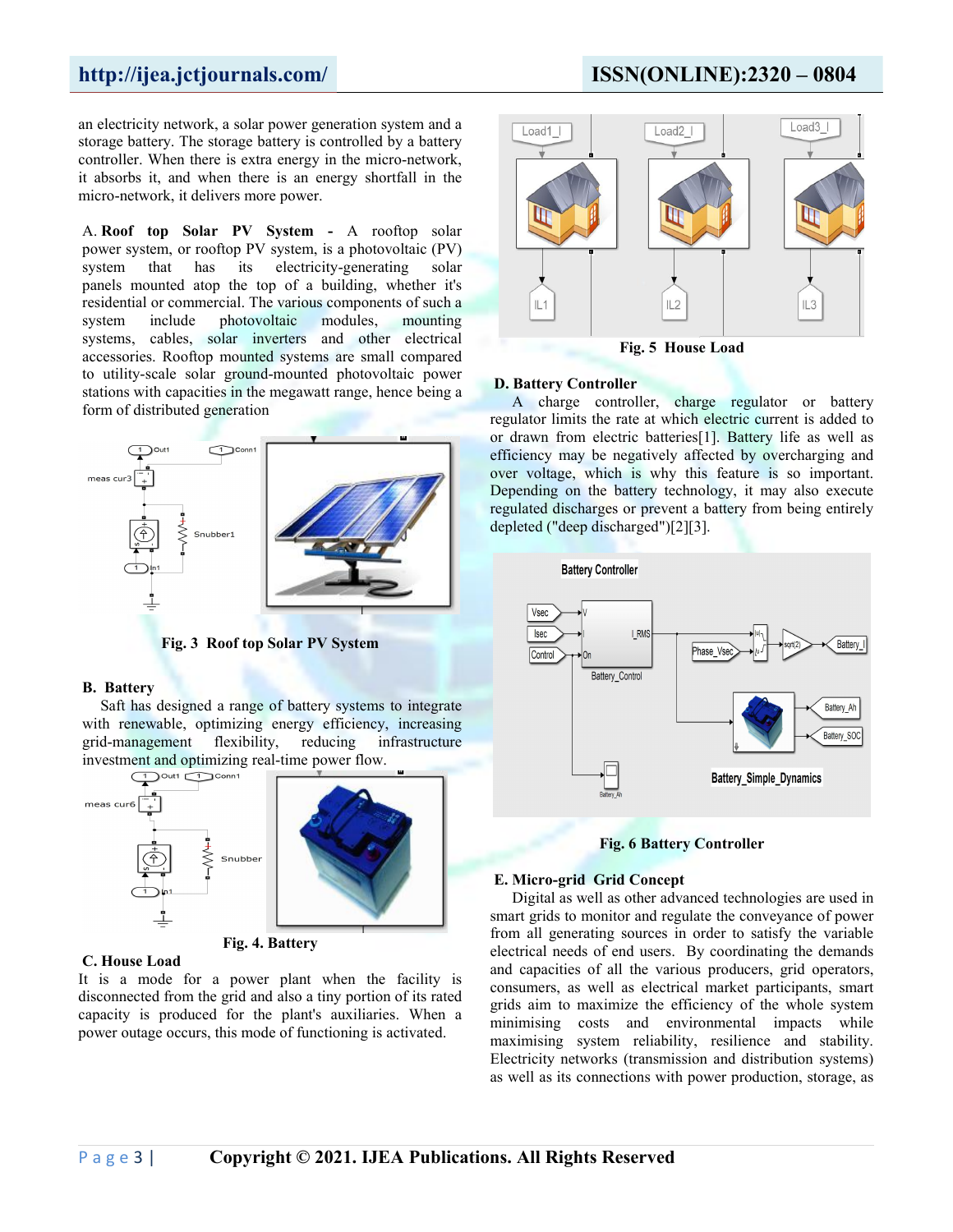## **http://ijea.jctjournals.com/ ISSN(ONLINE):2320 – 0804**

well as end consumers are all included in this road map's definition of "smart grids."

## **IV. SIMULATION AND RESULT**

## **Result Parameters**

The Power block computes the active power (P), in watts, and furthermore the reactive power (Q), in, a voltage-current mix at harmonic. To perform this computation, the block initial determines the essential values (magnitude and phase) of the two input signals voltage and current.

The following P and O are then calculated:

| $mg_1$ and $Q$ are then calculated.             |  |
|-------------------------------------------------|--|
| $P = (V/2)2 \times (I/G) 2 \times cos(\varphi)$ |  |
| Q= $(V/2)2 \times (I/G) 2 \times sin(\varphi)$  |  |
|                                                 |  |

$$
\varphi = \angle V - \angle I \tag{3}
$$

As this a running average window, one cycle of simulation should complete before the outputs provide the right value.

For the primary cycle of simulation, the outputs are control constant [victimization](https://en.wikipedia.org/wiki/File:Microgrid_with_RES_BESS_GRIDconnected.png) the values such that by the Voltage initial input and current initial input parameters.



**Fig. 7 Vprim**

In the above figure 7 shows the Primary voltage and current of the proposed solar based micro-grid. In the figure 8 shows the battery life of the proposed simulation model. In the figure 9 shows the power by photovoltic (PV), power secondary (P.S.), power load (P.L.), power battery (P.B.), and backup hours (B.H.).





**Fig. 9 Power PV**

## **IV. CONCLUTION**

In this presented work, presented is solar P.V. based micro grid system.Micro-grids are turning to be one of the most important factors for future power systems. In this thesis, the considered system consists of recourse, namely Solar energy. These renewable energy sources are generally connected parallel in Micro-grid system.The current system must be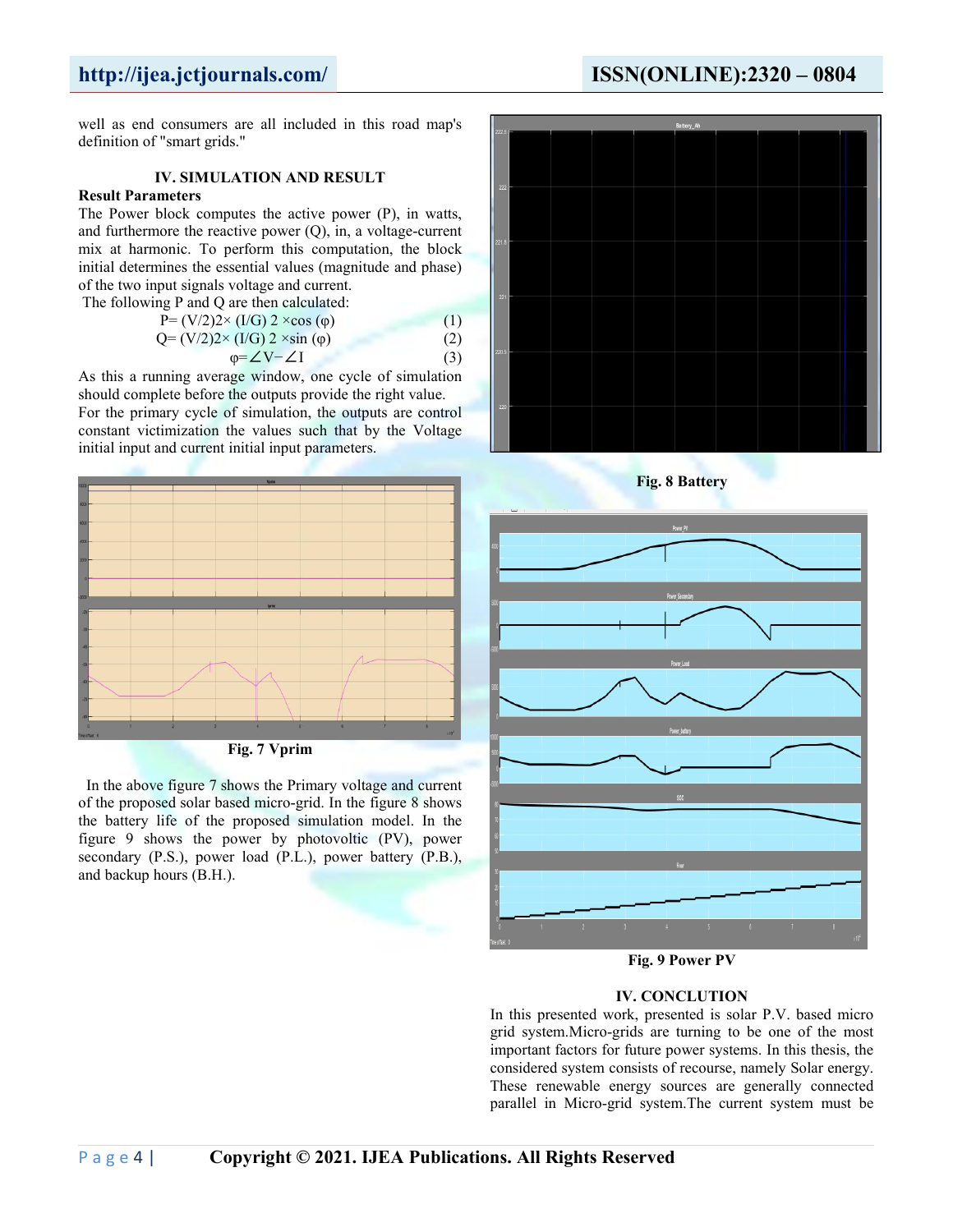altered in order to get the most out of Micro-grid. PV Micro grid modelling as well as regulation are discussed in this thesis. The dissertation thoroughly explains how to choose an appropriate wind turbine as well as an AC or DC Micro-grid.

## **REFERENCES**

- [1] Suganthi, S. T., Arangarajan Vinayagam, Veerapandiyan Veerasamy, A. Deepa, Mohamed Abouhawwash, and Mariammal Thirumeni. "Detection and classification of multiple power quality disturbances in Microgrid network using probabilistic based intelligent classifier." Sustainable Energy [Technologies](https://en.wikipedia.org/wiki/File:Microgrid_with_RES_BESS_GRIDconnected.png) and Assessments 47 (2021): 101470.
- [2] Zia, Muhammad F., Mohamed Benbouzid, Elhoussin Elbouchikhi, S. M. Muyeen, Kuaanan Techato, and Josep M. Guerrero. "Microgrid transactive energy: Review, architectures, distributed ledger technologies, and market analysis." Ieee Access 8 (2020): 19410- 19432.
- [3] Berizzi, Alberto, et al. "Electrification Processes in Developing Countries: Grid Expansion, Microgrids, and Regulatory Framework." Proceedings of the IEEE 107.9 (2019): 1981-1994.
- [4] Chishti, Farheen, Shadab Murshid, and Bhim Singh. "Development of wind and solar based ac microgrid with power quality improvement for local nonlinear load using MLMS." IEEE Transactions on Industry Applications 55.6 (2019): 7134-7145.
- [5] Dicorato, Maria, et al. "An Integrated DC Microgrid Solution for Electric Vehicle Fleet Management." IEEE Transactions on Industry Applications 55.6 (2019): 7347-7355.
- [6] Sirviö, Katja, et al. "Controller development for reactive power flow management between DSO and TSO networks." 2019 IEEE PES Innovative Smart Grid Technologies Europe (ISGT-Europe). IEEE, 2019.
- [7] Abubakr, Hussein, et al. "Adaptive Frequency Regulation in Interconnected Two Area Microgrid System." 2019 IEEE Conference on Power Electronics and Renewable Energy (CPERE). IEEE, 2019.
- [8] Zhao, Bo, et al. "Energy management of multiple microgrids based on a system of systems architecture." IEEE Transactions on Power Systems 33.6 (2018): 6410-6421.
- [9] Hadjidemetriou, L., et al. "Design factors for developing a university campus microgrid." 2018 IEEE International Energy Conference (ENERGYCON). IEEE, 2018.
- [10] Adetunji, K. E., O. A. Akinlabi, and M. K. Joseph. "Developing a Microgrid for Tafelkop using HOMER." 2018 International Conference on Advances in Big Data, Computing and Data Communication Systems (icABCD). IEEE, 2018.
- [11] Fakhar, Adila, et al. "Sustainable energy management design for Bario microgrid in Sarawak, Malaysia."

2018 IEEE 7th International Conference on Power and Energy (PECon). IEEE, 2018.

- [12] González, Rosa Morales, et al. "Applied Internet of Things architecture to unlock the value of smart microgrids." IEEE Internet of Things Journal 5.6 (2018): 5326-5336.
- [13] Nasir, Mashood, et al. "Solar PV-based scalable DC microgrid for rural electrification in developing regions." IEEE Transactions on sustainable energy 9.1 (2017): 390-399.
- [14] Azaza, Maher, and Fredrik Wallin. "Multi objective particle swarm optimization of hybrid micro-grid system: A case study in Sweden." Energy 123 (2017): 108-118.
- [15] Robert, Fabien Chidanand, Gyanendra Singh Sisodia, and Sundararaman Gopalan. "The critical role of anchor customers in rural microgrids: Impact of load factor on energy cost." 2017 International Conference on Computation of Power, Energy Information and Commuincation (ICCPEIC). IEEE, 2017.
- [16] Sahoo, Subham, and Sukumar Mishra. "A distributed finite-time secondary average voltage regulation and current sharing controller for DC microgrids." IEEE Transactions on Smart Grid 10.1 (2017): 282-292.
- [17] Astapov, Victor, and Sergei Trashchenkov. "Design and reliability evaluation of standalone microgrid." 2017 18th International Scientific Conference on Electric Power Engineering (EPE). IEEE, 2017.
- [18] Merabet, Adel, et al. "Energy management and control system for laboratory scale microgrid based wind-PV battery." IEEE transactions on sustainable energy 8.1 (2016): 145-154.
- [19] Kumar, Vivek, and Rajesh Gupta. "Voltage control and power balance in a standalone microgrid supported from solar PV system." 2016 IEEE Region 10 Conference (TENCON). IEEE, 2016.
- [20] Ali, Ikbal, and SM Suhail Hussain. "Communication design for energy management automation in microgrid." IEEE Transactions on Smart Grid 9.3 (2016): 2055-2064.
- [21] Akter, Most Nahida, Md Apel Mahmud, and Amanullah MT Oo. "A hierarchical transactive energy management system for microgrids." 2016 IEEE Power and Energy Society General Meeting (PESGM). IEEE, 2016.
- [22] Atia, Raji, and Noboru Yamada. "Sizing and analysis of renewable energy and battery systems in residential microgrids." IEEE Transactions on Smart Grid 7.3 (2016): 1204-1213.
- [23] Leskarac, Domagoj, et al. "Testing facility for research and development of Smart-MicroGrid technologies." 2015 IEEE PES Asia-Pacific Power and Energy Engineering Conference (APPEEC). IEEE, 2015.
- [24] Fregosi, Daniel, et al. "A comparative study of DC and AC microgrids in commercial buildings across different climates and operating profiles." 2015 IEEE First